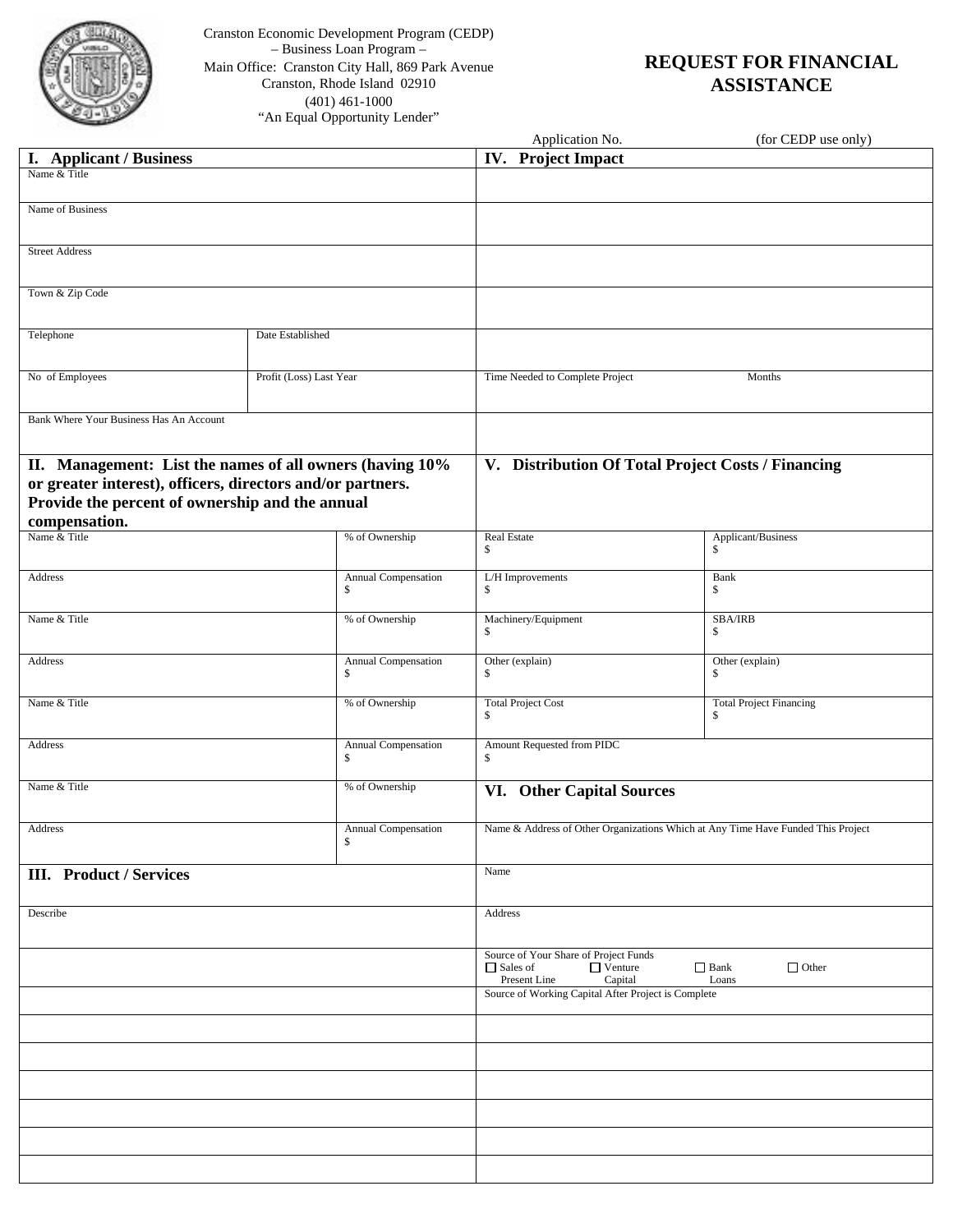# **APPLICATION FEE**

Based on the amount requested from CEDP up to \$25,000.—\$100.00 \$25,000. or more — \$250.00

# **PROCESSING FEE**

"due at closing"

# 1. Direct Loan, without SBA participation **One percent (1%) of amount of CEDP loan**

2. Direct Loan with SBA, under the "503" Program **One & one half percent (1 ½%) of debenture amount** 

# **ADMINISTRATIVE FEES**

1. Under the SBA "503" Program, CEDP is allowed to charge a fee of **1/2 of 1%** of the debenture's outstanding balance payment due monthly and will be added to the loan monthly installment.

# **TERMS & CONDITIONS OF APPLICATION ANY INFORMATION GIVEN TO CEDP WILL BE CONFIDENTIAL**

1. CEDP will make every reasonable effort to maintain the secrecy of confidential trade secrets and financial information now and hereafter submitted in connection with this application.

2. CEDP shall not be liable for expenses incurred by the applicant in the preparation and submission of any request for financial assistance.

3. The applicant will be responsible for any or all legal expenses incurred by CEDP, whether or not the loan is made.

4 Requests for financial assistance will be approved or rejected at the sole discretion of the Revolving Loan Fund Board. The Board's approval will be conditioned on the negotiation of an appropriate legal agreement between the applicant and the CEDP and may be conditioned on the availability of funds.

5. Upon approval of the request by the CRA and the CEDP Board, the application fee will be applied, entirely, towards the processing fee.

6. The applicant gives assurance of compliance with the Title VI of the Civil Rights Act of 1964, as amended. The Act prohibits discrimination on grounds of race, sex, color, religion, marital status, handicap, age or national origin ...

7. The applicant agrees that full payment of any loan from the CEDP will be due if said firm receiving the loan relocates at a subsequent date outside the City of Cranston.

I have read and accept the conditions of the application form and affix my signature on this \_\_\_\_\_\_\_\_\_\_ day of

\_\_\_\_\_\_\_\_\_\_\_\_\_\_\_\_\_ \_\_\_. 20

Signed: \_\_\_\_\_\_\_\_\_\_\_\_\_\_\_\_\_\_\_\_\_\_\_\_\_\_\_\_\_\_\_\_\_\_\_

Title: \_\_\_\_\_\_\_\_\_\_\_\_\_\_\_\_\_\_\_\_\_\_\_\_\_\_\_\_\_\_\_\_\_\_\_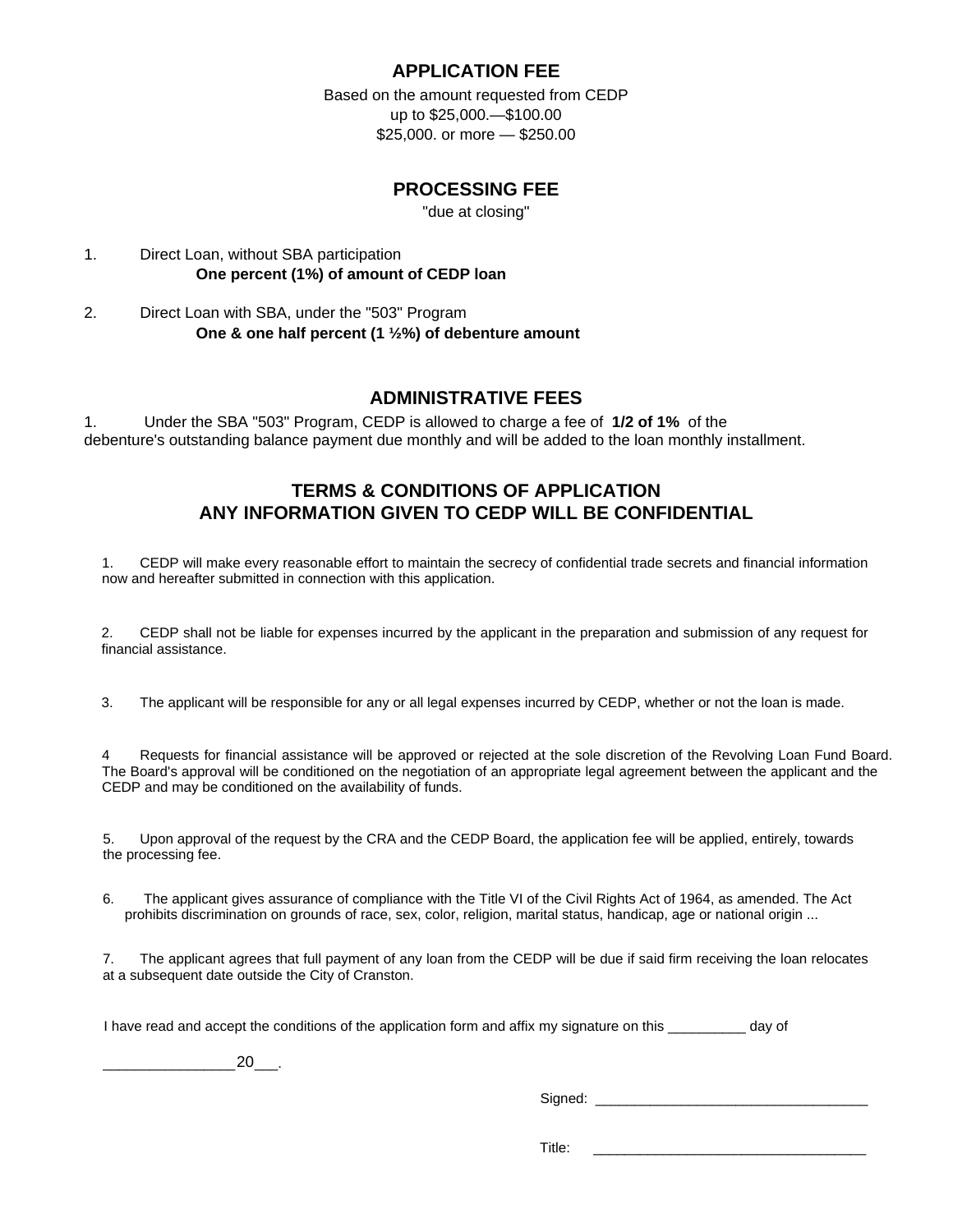

Cranston Economic Development Program (CEDP) – Business Loan Program – Main Office: Cranston City Hall, 869 Park Avenue Cranston, Rhode Island 02910 (401) 461-1000 "An Equal Opportunity Lender"

# **PERSONAL FINANCIAL STATEMENT**

|                                                            |                                   | Application No.<br>(for CEDP use only)                     |                                   |  |  |
|------------------------------------------------------------|-----------------------------------|------------------------------------------------------------|-----------------------------------|--|--|
| Section 1 - Individual Information (Type or Print)         |                                   | <b>Section 2 – Other Party Information (Type or Print)</b> |                                   |  |  |
| Name                                                       |                                   | Name                                                       |                                   |  |  |
| <b>Residence Address</b>                                   |                                   | Residence Address                                          |                                   |  |  |
| City, State & Zip                                          |                                   | City, State & Zip                                          |                                   |  |  |
| Position or Occupation                                     |                                   | Position or Occupation                                     |                                   |  |  |
| <b>Business Address</b>                                    |                                   | <b>Business Address</b>                                    |                                   |  |  |
| City, State & Zip                                          |                                   | City, State & Zip                                          |                                   |  |  |
| Res Phone<br>Bus Phone                                     |                                   | Res Phone<br>Bus Phone                                     |                                   |  |  |
| Section 3 - Statement of Financial Condition as of         |                                   |                                                            |                                   |  |  |
| <b>ASSETS</b><br>(Do not include Assets of doubtful value) | <b>In Dollars</b><br>(Omit Cents) | <b>LIABILITIES</b>                                         | <b>In Dollars</b><br>(Omit Cents) |  |  |
| Cash on hand and in banks                                  |                                   | Notes payable to banks - secured                           |                                   |  |  |
| U S Gov't & Marketable Securities - see Schedule A         |                                   | Notes payable to banks - unsecured                         |                                   |  |  |
| Non-Marketable Securities - See Schedule B                 |                                   | Due to brokers                                             |                                   |  |  |
| Securities held by broker in margin accounts               |                                   | Amounts payable to others - secured                        |                                   |  |  |
| Restricted or control stocks                               |                                   | Amounts payable to others - unsecured                      |                                   |  |  |
| Partial interest in Real Estate Equities - see Schedule C  |                                   | Accounts and bills due                                     |                                   |  |  |
| Real Estate Owned - see Schedule D                         |                                   | Unpaid income tax                                          |                                   |  |  |
| Loan Receivable                                            |                                   | Other unpaid taxes and interest                            |                                   |  |  |
| Automobiles and other personal property                    |                                   | Real estate mortgages payable - see Schedule D             |                                   |  |  |
| Cash value-life insurance - see Schedule E                 |                                   | Other debts - itemize                                      |                                   |  |  |
| Other assets – itemize                                     |                                   |                                                            |                                   |  |  |
|                                                            |                                   |                                                            |                                   |  |  |
|                                                            |                                   |                                                            |                                   |  |  |
|                                                            |                                   | <b>TOTAL LIABILITIES</b>                                   |                                   |  |  |
|                                                            |                                   | <b>NET WORTH</b>                                           |                                   |  |  |
| <b>TOTAL ASSETS</b>                                        |                                   | TOTAL LIABILITY AND NET WORTH                              |                                   |  |  |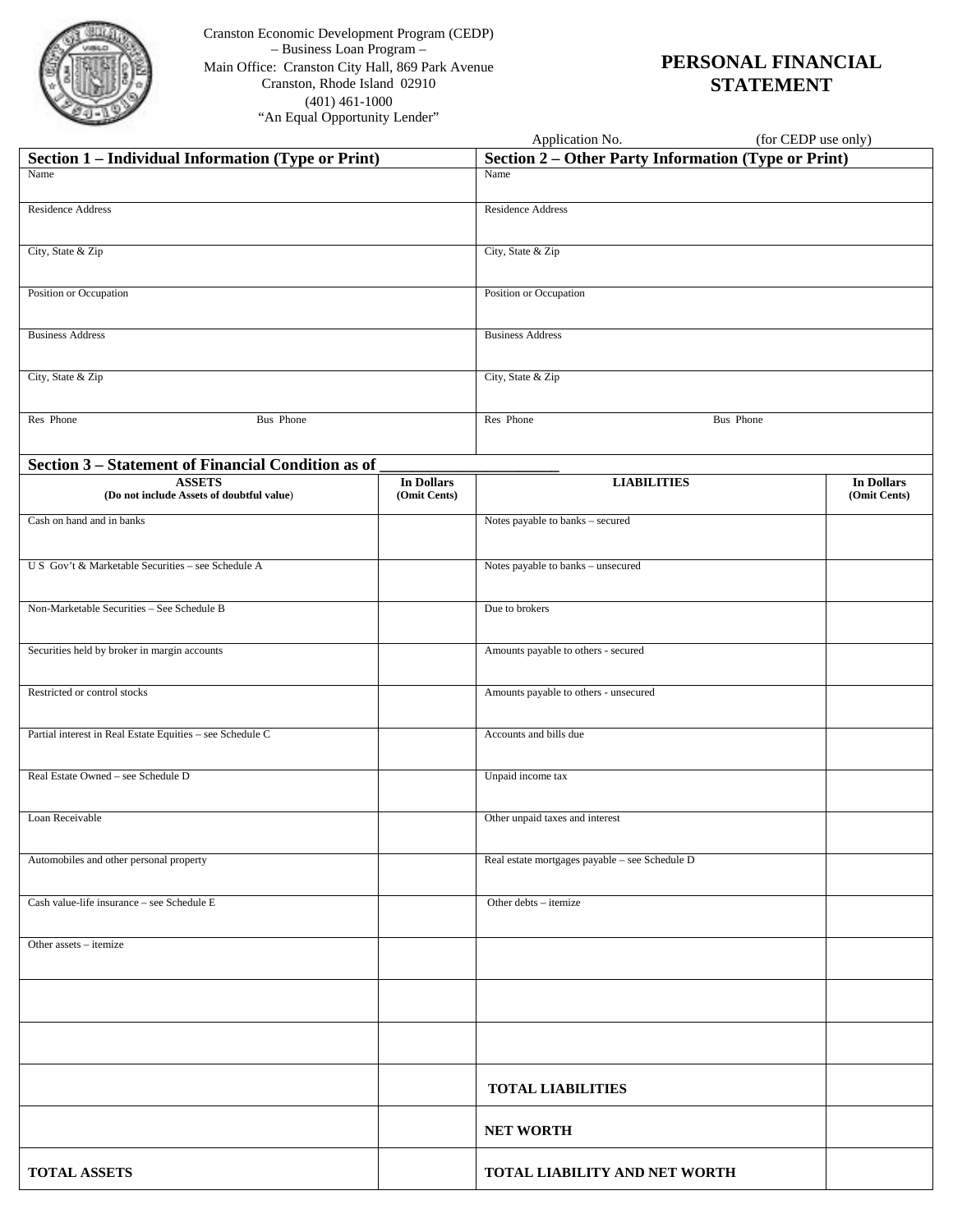|                                                                                                                                                                   | <b>Personal information</b>                                                                                  |  |  |  |
|-------------------------------------------------------------------------------------------------------------------------------------------------------------------|--------------------------------------------------------------------------------------------------------------|--|--|--|
| Salary, bonuses & Commissions                                                                                                                                     | Do you have a will?<br>$\Box$ Yes<br>$\Box$ No                                                               |  |  |  |
| \$                                                                                                                                                                |                                                                                                              |  |  |  |
| Dividends                                                                                                                                                         |                                                                                                              |  |  |  |
| Real estate income                                                                                                                                                | Are you a partner or officer in any other venture $\Box$ Yes<br>$\Box$ No                                    |  |  |  |
|                                                                                                                                                                   | If so, describe: $\sqrt{\frac{1}{2} \sum_{i=1}^{n} (x_i - x_i)^2}$                                           |  |  |  |
| Other income                                                                                                                                                      |                                                                                                              |  |  |  |
| (Alimony, child support, or separate maintenance income need not be revealed if you do not wish to<br>have it considered as a basis for repaying this obligation) | Are you obligated to pay alimony, child support or separate maintenance payments?<br>$\Box$ Yes<br>$\Box$ No |  |  |  |
|                                                                                                                                                                   | If so, describe:<br>Are any assets pledged other than as described on schedules ?                            |  |  |  |
|                                                                                                                                                                   | $\Box$ Yes<br>$\Box$ No                                                                                      |  |  |  |
|                                                                                                                                                                   | If so, describe:<br>Income tax settled through (date):                                                       |  |  |  |
|                                                                                                                                                                   |                                                                                                              |  |  |  |
| <b>TOTAL</b><br>\$                                                                                                                                                | Are you a defendant in any suits or legal actions?<br>$\Box$ Yes<br>$\Box$ No                                |  |  |  |
| <b>Contingent Liabilities</b>                                                                                                                                     | Personal bank accounts carried at:                                                                           |  |  |  |
| Do you have any contingent liabilities?<br>$\Box$ Yes<br>$\Box$ No                                                                                                | Have yhou ever been declared bankrupt?<br>$\hfill\blacksquare$<br>Yes<br>$\Box$ No                           |  |  |  |
| If so, describe:<br>As indorser, co-maker or guarantor?                                                                                                           | If so, describe:                                                                                             |  |  |  |
| \$                                                                                                                                                                |                                                                                                              |  |  |  |
| On leases or contracts?<br>\$                                                                                                                                     |                                                                                                              |  |  |  |
| Legal claims<br>\$                                                                                                                                                |                                                                                                              |  |  |  |
| Other special debt<br>\$                                                                                                                                          |                                                                                                              |  |  |  |
| Amount of contested income tax liens<br>\$                                                                                                                        |                                                                                                              |  |  |  |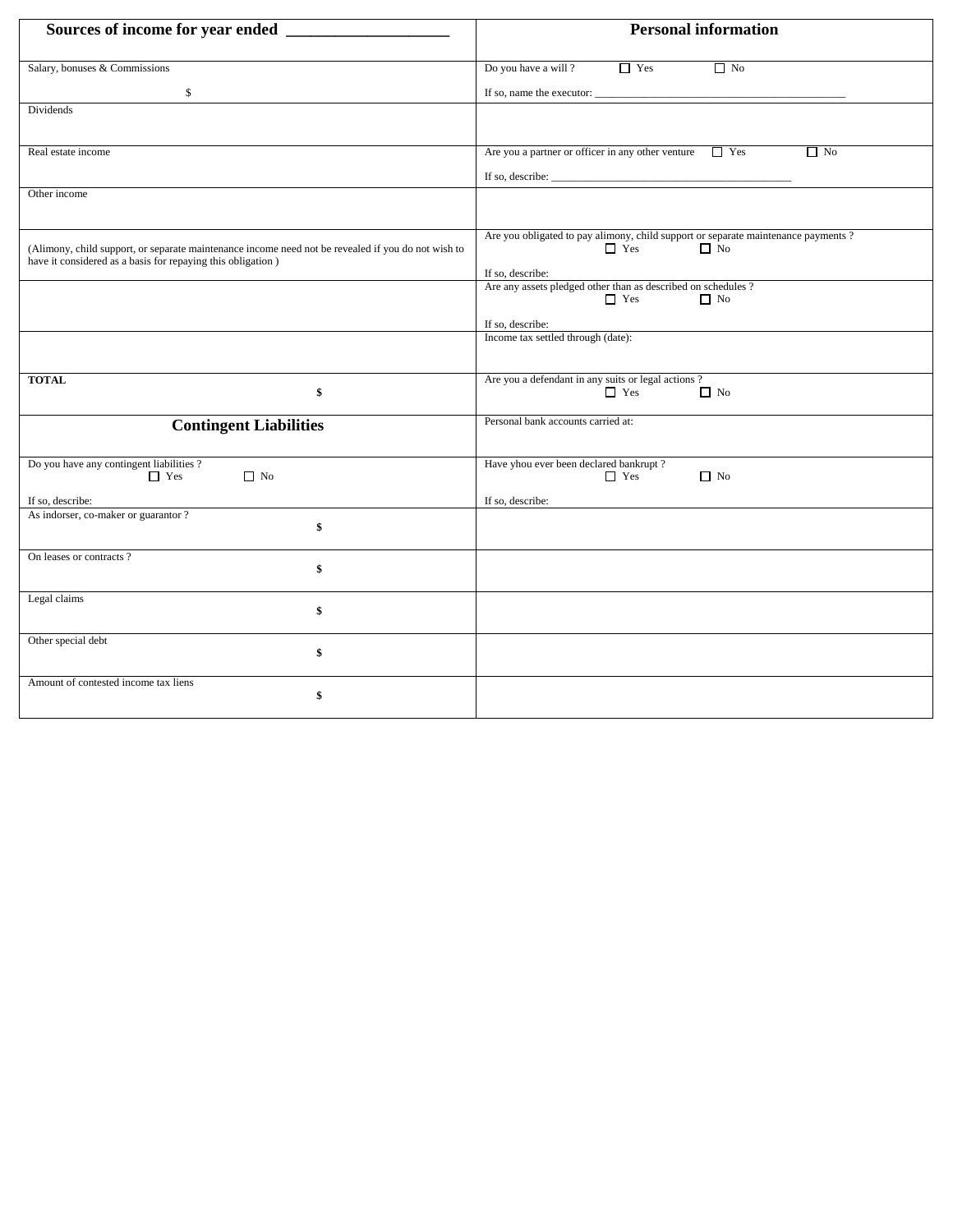#### **SCHEDULE A - U.S. GOVERNMENTS & MARKETABLE SECURITIES**

| Number of Shares   |             |            | Are These | Market |
|--------------------|-------------|------------|-----------|--------|
| Face Value (Bonds) | Description | In Name Of | Pledged?  | Value  |
|                    |             |            |           |        |
|                    |             |            |           |        |
|                    |             |            |           |        |
|                    |             |            |           |        |

# **SCHEDULE B - NON-MARKETABLE SECURITIES**

| Number of Shares | Description | In Name Of | Are These<br>Pledged? | Source of<br>Value | Value |
|------------------|-------------|------------|-----------------------|--------------------|-------|
|                  |             |            |                       |                    |       |
|                  |             |            |                       |                    |       |
|                  |             |            |                       |                    |       |
|                  |             |            |                       |                    |       |

#### **SCHEDULE C - PARTIAL INTERESTS IN REAL ESTATE EQUITIES**

| Address & Type of | Title In Name Of | $%$ Of    | Date     |      | Market | Mortgage | Mortgage |
|-------------------|------------------|-----------|----------|------|--------|----------|----------|
| Property          |                  | Ownership | Acquired | Cost | Value  | Maturity | Amount   |
|                   |                  |           |          |      |        |          |          |
|                   |                  |           |          |      |        |          |          |
|                   |                  |           |          |      |        |          |          |
|                   |                  |           |          |      |        |          |          |

### **SCHEDULE D - REAL ESTATE OWNED**

|                            |                  | Date     |      | Market | Mortgage | Mortgage |
|----------------------------|------------------|----------|------|--------|----------|----------|
| Address & Type of Property | Title In Name Of | Acquired | Cost | Value  | Maturity | Amount   |
|                            |                  |          |      |        |          |          |
|                            |                  |          |      |        |          |          |
|                            |                  |          |      |        |          |          |
|                            |                  |          |      |        |          |          |

# **SCHEDULE E - LIFE INSURANCE CARRIED, INCLUDING N.S.L.I. AND GROUP INSURANCE**

|                          |                 |             |        |        | Cash      |
|--------------------------|-----------------|-------------|--------|--------|-----------|
| Name Of                  |                 |             | Face   | Policy | Surrender |
| <b>Insurance Company</b> | Owner Of Policy | Beneficiary | Amount | Loans  | Value     |
|                          |                 |             |        |        |           |
|                          |                 |             |        |        |           |
|                          |                 |             |        |        |           |
|                          |                 |             |        |        |           |

# **SCHEDULE F - BANKS OR FINANCE COMPANIES WHERE CREDIT HAS BEEN OBTAINED**

|                          |                       | Secured Or | Original | High   | Current |
|--------------------------|-----------------------|------------|----------|--------|---------|
| Name & Address Of Lender | Credit In The Name Of | Unsecured  | Date     | Credit | Balance |
|                          |                       |            |          |        |         |
|                          |                       |            |          |        |         |
|                          |                       |            |          |        |         |
|                          |                       |            |          |        |         |

The information contained in this statement is provided for the purpose of obtaining, or maintaining credit with you on behalf of the undersigned, or persons, firms or corporations in whose behalf the undersigned may either severally or jointly with others, execute a guaranty in your favor. Each undersigned understands that you are relying on the information provided herein (including the designation made as to ownership of property) in deciding to grant or continue credit. Each undersigned represents and warrants that the information provided is true and complete and that you may consider this statement as continuing to be true and correct until a written notice of a change is given to you by the undersigned. You are authorized to make all inquiries you deem necessary to verify the accuracy of the statements made herein, and do determine my/our creditworthiness. You are authorized to answer questions about your credit experience with me/us.

Signature (Individual) \_\_\_\_\_\_\_\_\_\_\_\_\_\_\_\_\_\_\_\_\_\_\_\_\_\_\_\_\_\_\_\_\_\_\_\_\_\_\_\_\_\_\_\_\_\_\_\_\_\_

S.S. No. \_\_\_\_\_\_\_\_\_\_\_\_\_\_\_\_\_\_\_\_\_\_\_\_\_\_ Date of Birth \_\_\_\_\_\_\_\_\_\_\_\_\_\_\_\_\_\_\_\_\_\_\_

Signature (Other Party) \_\_\_\_\_\_\_\_\_\_\_\_\_\_\_\_\_\_\_\_\_\_\_\_\_\_\_\_\_\_\_\_\_\_\_\_\_\_\_\_\_\_\_\_\_\_\_\_\_

Date Signed \_\_\_\_\_\_\_\_\_\_\_\_\_\_\_\_\_\_\_\_\_\_ S.S. No. \_\_\_\_\_\_\_\_\_\_\_\_\_\_\_\_\_\_\_\_\_\_\_\_\_\_ Date of Birth \_\_\_\_\_\_\_\_\_\_\_\_\_\_\_\_\_\_\_\_\_\_\_